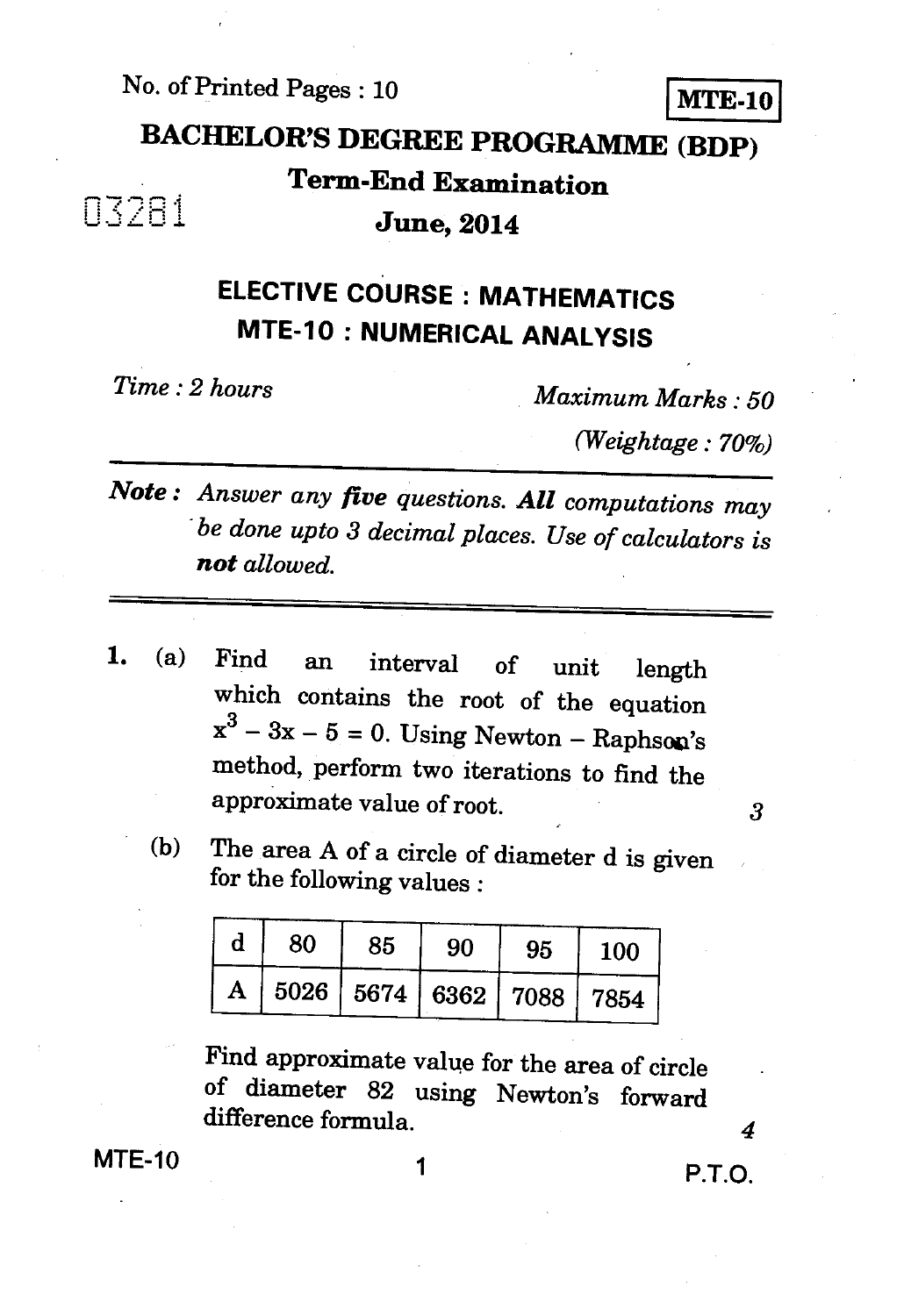- (c) Construct a fixed point iteration form  $x = g(x)$  for the equation  $x^3 + x^2 - 1 = 0$ so that the method converges in the interval  $[0, 1].$  3
- 2. (a) Find the inverse of the matrix

$$
\begin{bmatrix} 2 & -2 & 4 \ 2 & 3 & 2 \ -1 & 1 & -1 \end{bmatrix}
$$

using LU decomposition. 5

(b) The following table of values is given :

| 0.2 | 0.3 | 0.4 | 0.5 | 0.6                                                                                      |
|-----|-----|-----|-----|------------------------------------------------------------------------------------------|
|     |     |     |     | $\mid$ y(x) $\mid$ 1·8054 $\mid$ 1·5769 $\mid$ 1·2834 $\mid$ 0·9483 $\mid$ 0·5981 $\mid$ |

Using all possible values of h, find approximate value of  $y''(0.4)$  using the difference formula

$$
y''(x) = \frac{1}{h^2} [y (x - h) - 2y (x) + y (x + h)]. \quad 5
$$

**3.** (a) Use Stirling's formula to find  $y_{35}$ , given

Use Stirling's formula to find 
$$
y_{35}
$$
, given  
\n $y_{20} = 512$ ,  $y_{30} = 439$ ,  $y_{40} = 346$ ,  $y_{50} = 243$ .

$$
MTE-10 \qquad \qquad 2
$$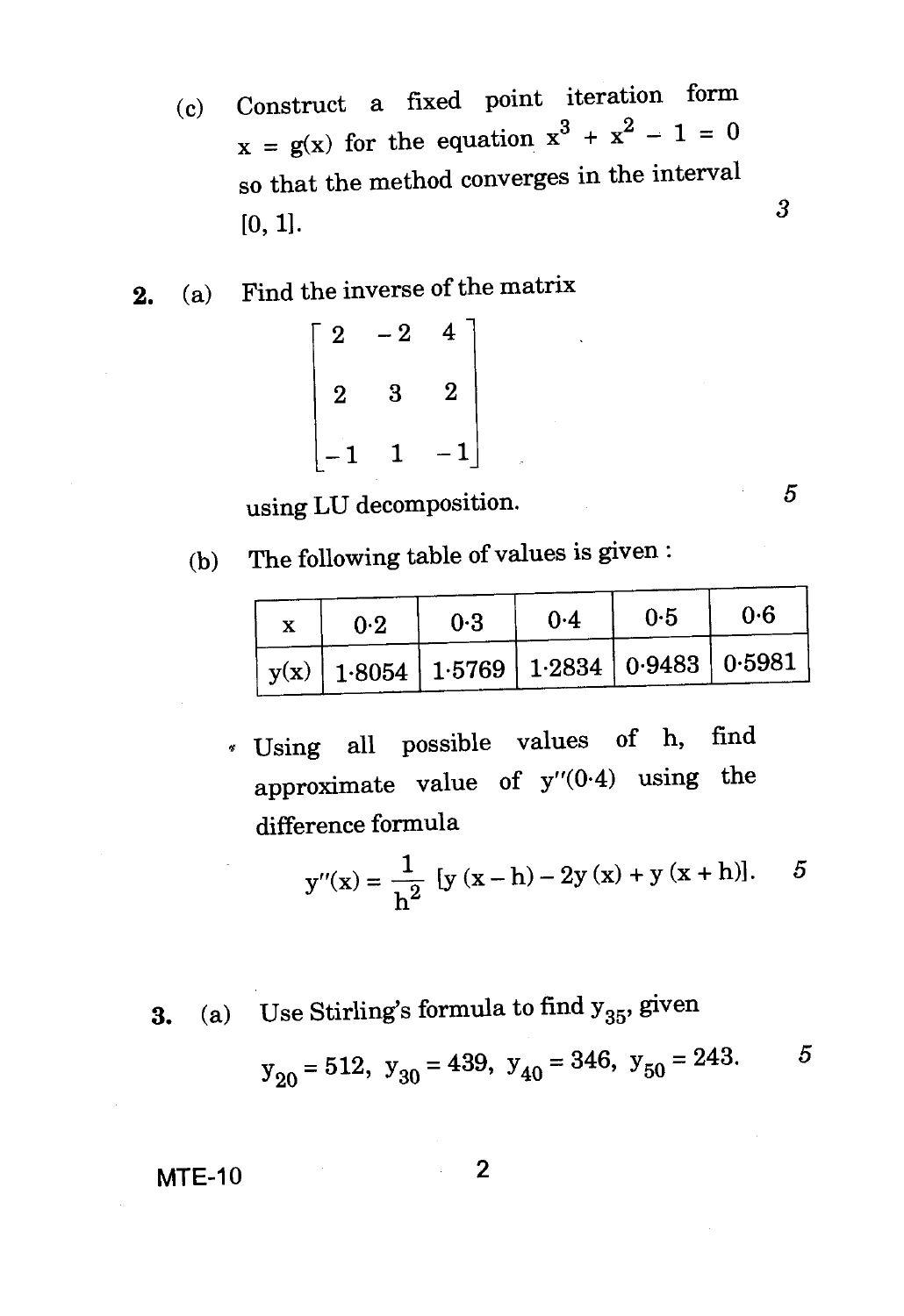(b) The Gauss — Seidel method is used to solve the system of equations :

$$
\begin{bmatrix} -2 & 1 & 5 \\ 4 & -8 & 1 \\ 4 & -1 & -2 \end{bmatrix} \begin{bmatrix} x_1 \\ x_2 \\ x_3 \end{bmatrix} = \begin{bmatrix} 15 \\ -21 \\ -1 \end{bmatrix}
$$

Check whether the method converges for the given system of equations or not. *5* 

4. (a) Set up divided difference table for the following function and hence find the interpolating polynomial :

|      | - 9 |  |    |    |
|------|-----|--|----|----|
| f(x) | - 9 |  | 11 | 33 |

- (b) Use fourth order classical Runge Kutta method to approximate  $y_2$  when h = 0.1, given that  $y = 1$  when  $x = 0$  and  $\frac{dy}{dx} = x + y$ . 6
- 5. (a) Use Lagrange's interpolation to find f(3) from the following table :  $\frac{4}{4}$

| $\mathbf{x}$ |    | -2                       | Ð. | რ. |
|--------------|----|--------------------------|----|----|
| $\int f(x)$  | 14 | $^{\circ}$ 15 $^{\circ}$ | 6. | 19 |

**MTE-10** 3 **P.T.O.** 

 $\boldsymbol{4}$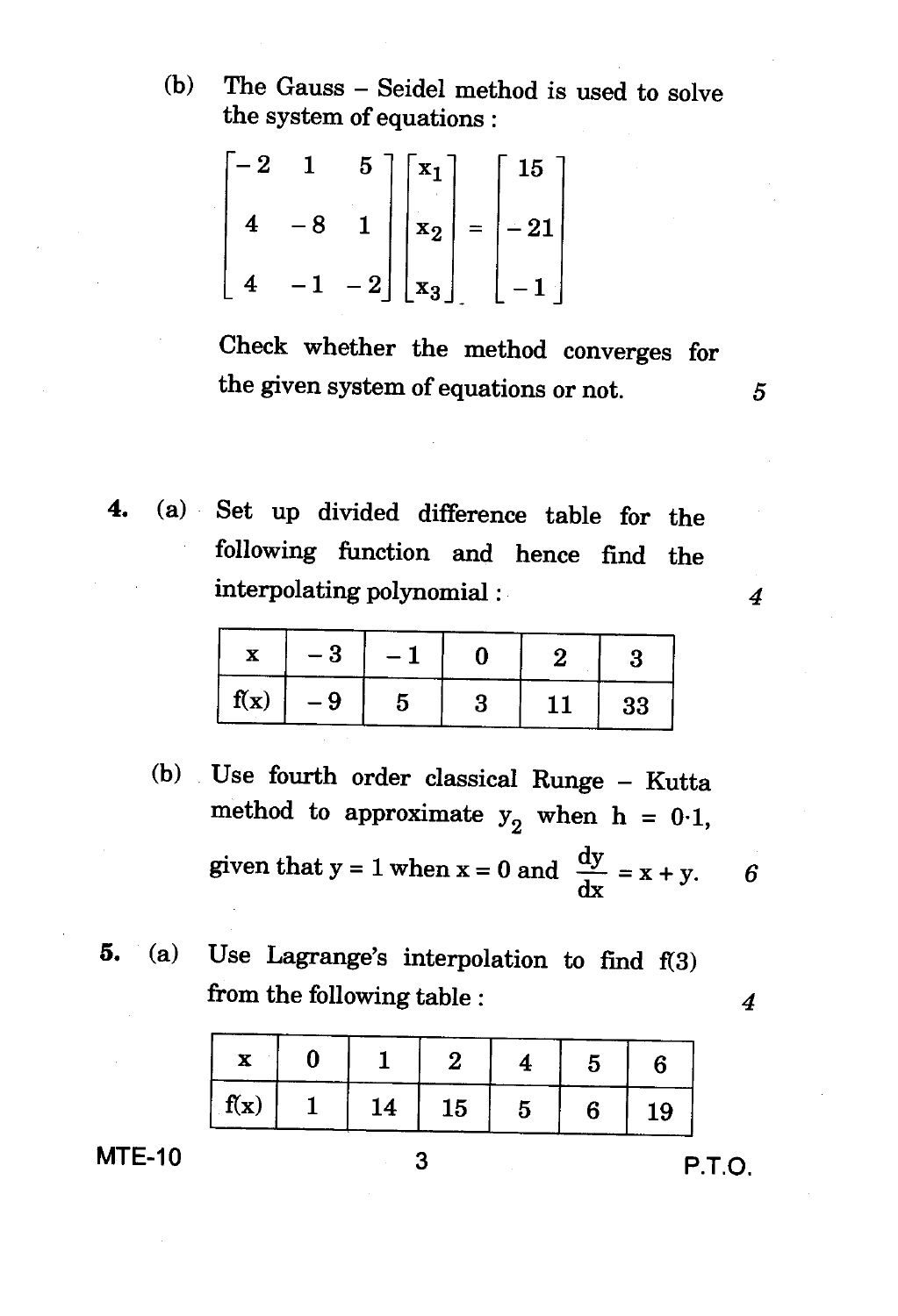(b) For the method

$$
f'(x_0) = \frac{1}{2h} \{-3 f(x_0) + 4 f(x_0 + h) - f(x_0 + 2h)\}
$$

determine the optimal value of h based on the criteria :

 $Max$  | Truncation error  $\vert$  =

Max | Round-off error |

6

5

when  $f(x) = \frac{1}{1+x}$ ,  $1 \le x \le 2$  and the maximum round-off error in evaluating  $f(x)$  is 0.005.

**6.** (a) Use the Composite Trapezoidal rule to  $0.5$ evaluate the integral  $\int_{0}^{x} f(x) dx$  where  $f(x)$  $0.1$ 

is given by

| $\mathbf{x}$ | 0.1 |  |                                                                                     |
|--------------|-----|--|-------------------------------------------------------------------------------------|
|              |     |  | $\mid$ f(x) $\mid$ 0.425 $\mid$ 0.475 $\mid$ 0.400 $\mid$ 0.450 $\mid$ 0.575 $\mid$ |

Integrate with all possible values of the step lengths. Improve the results obtained using Romberg integration.

(b) Express  $\sqrt{1+\mu^2\delta^2}$  in terms of  $\delta^2$  and a constant. *3* 

**MTE-10 4**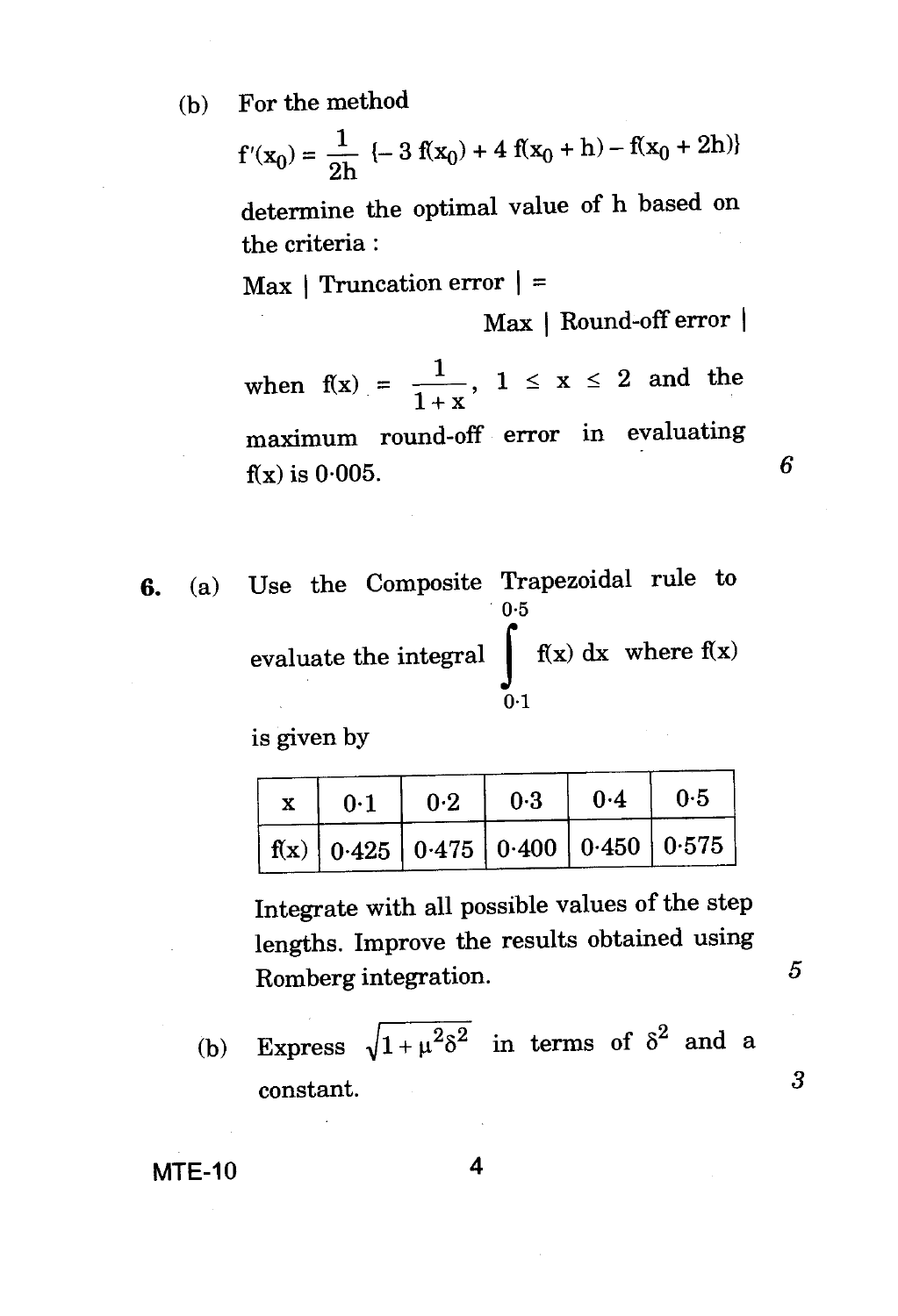### एम.टी.ई.-10

# स्नातक उपाधि कार्यक्रम (बी.डी.पी.) सत्रांत परीक्षा जून, 2014

## ऐच्छिक पाठ्यक्रम : गणित एम.टी.ई.-10:संख्यात्मक विश्लेषण

समय : २ घण्टे

अधिकतम् अंक · 50

(कुल का : 70%)

3

4

- नोट : कोई पाँच प्रश्न हल कीजिए । सभी अभिकलन तीन दशमलव स्थानों तक निकटित कर सकते हैं । कैलकुलेटरों के प्रयोग करने की अनुमति नहीं है ।
- (क) एकक लम्बाई वाला वह अंतराल ज्ञात कीजिए जो 1. समीकरण  $x^3 - 3x - 5 = 0$  के मूल को अंतर्विष्ट करता हो । न्यूटन - रैफ्सन विधि की दो पुनरावृत्तियाँ करके मूल का सन्निकट मान ज्ञात कीजिए ।
	- हैं :  $\mathbf d$ 100 80 85 90 95 5026 5674 6362 7088 7854 A

(ख) व्यास d वाले वृत्त के क्षेत्रफल A के निम्न मान दिए गए

न्यूटन के अग्रांतर सूत्र द्वारा व्यास 82 वाले वृत्त के क्षेत्रफल का सन्निकट मान ज्ञात कीजिए ।

**MTE-10**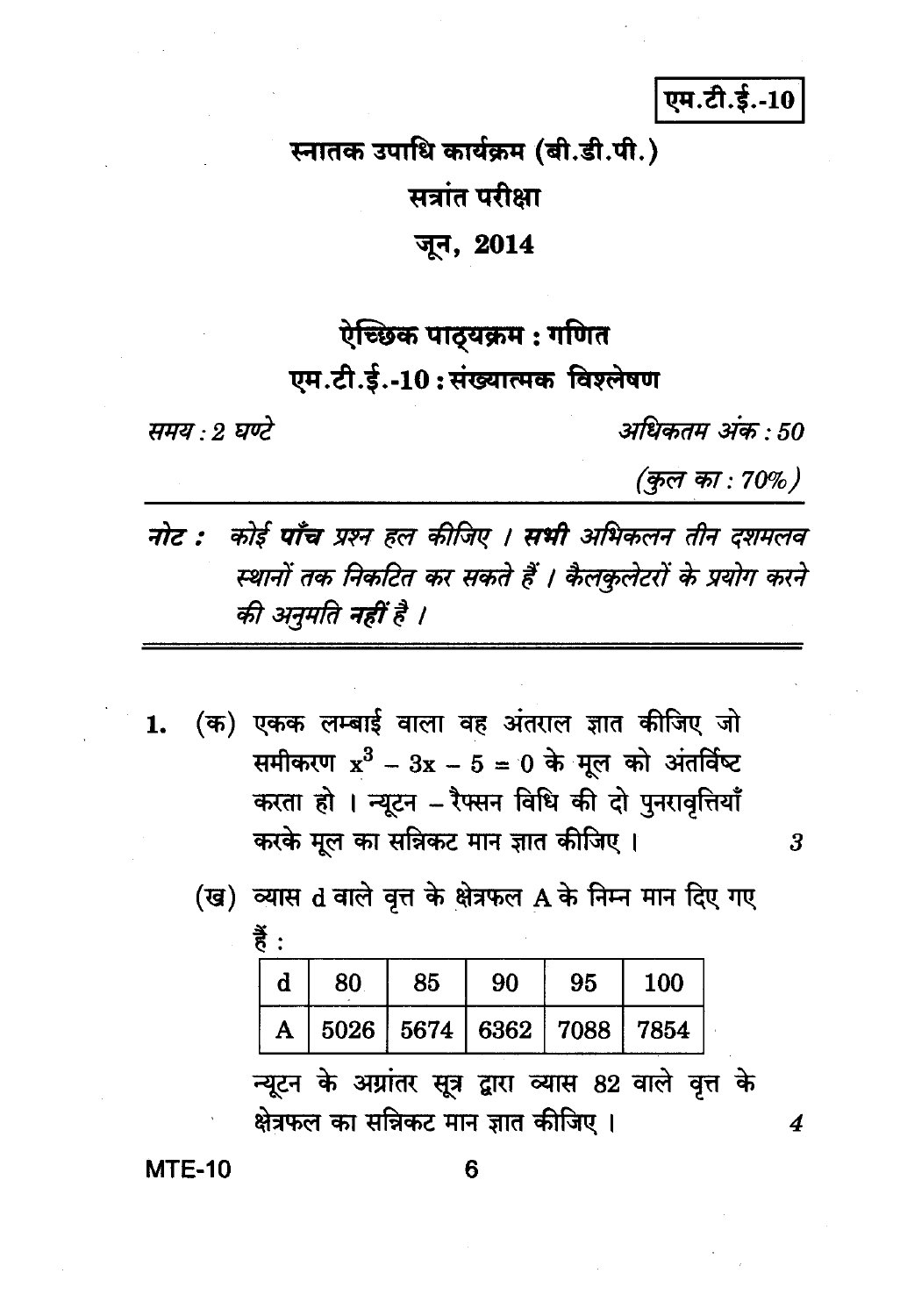(c) If  $\sum_{k=1}^{n-1} \Delta^2 f_k = a \Delta f_n + b \Delta f_0$  then find the  $k = 0$ 

values of a and b. *2* 

**7.** (a) Suppose that the roots of the equation  $x^{2}$  + px + q = 0 are a and b. A fixed point iteration method is written as

$$
x_{i+1} = \frac{-q}{x_i + p}.
$$

Find the condition on a, b such that this iteration method converges to the root a. *4* 

**(b)** Using three iterations of the inverse power method, find the eigenvalue nearest to 1 5 5.5, of the matrix  $\begin{bmatrix} 2 & 4 \end{bmatrix}$ . Assume the

> initial approximation to the eigenvector as  $\mathbf{v}^{(0)} = [0.6 \quad 0.5]^{\mathrm{T}}$ .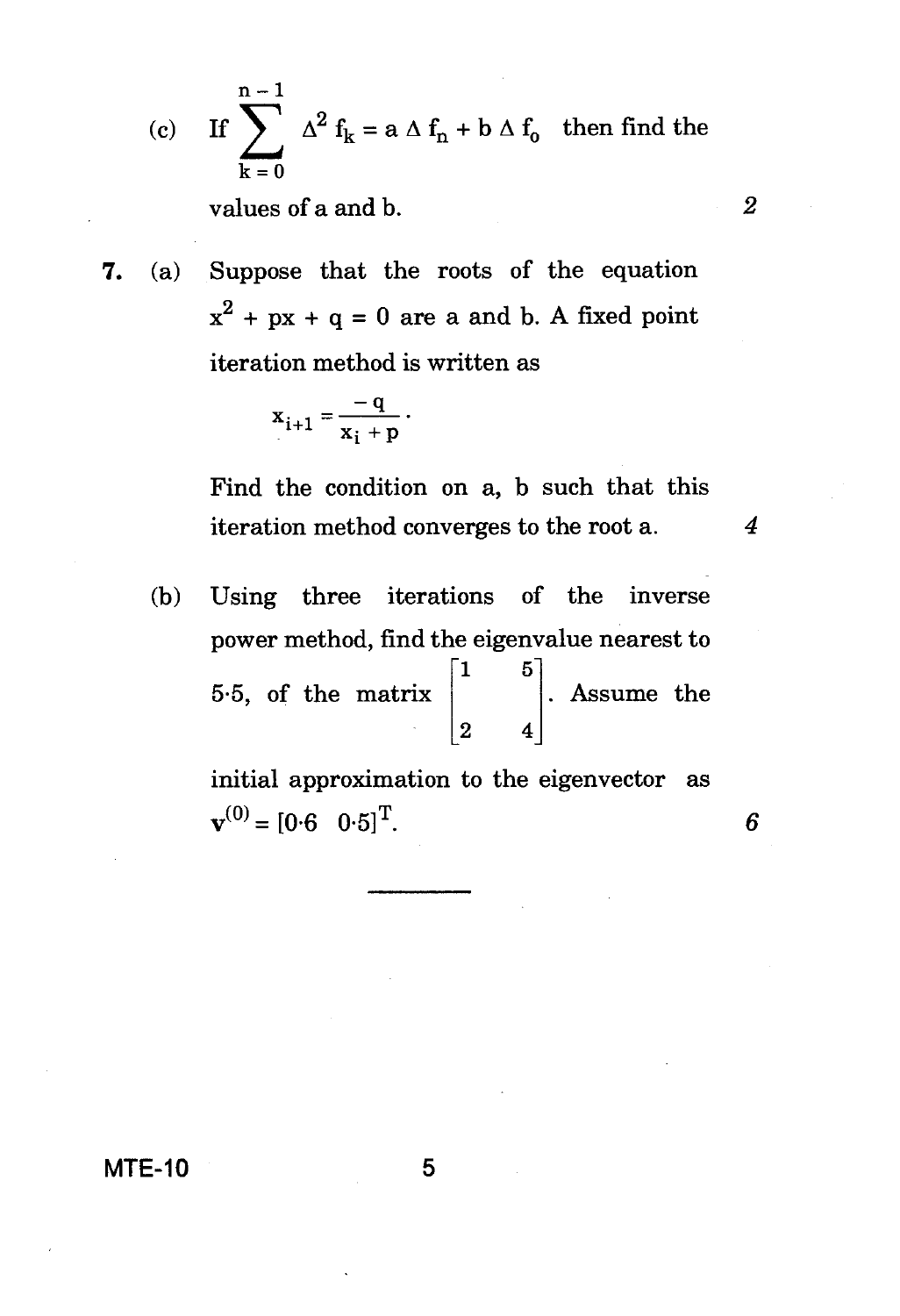(ख) निम्नलिखित समीकरण निकाय को हल करने के लिए गाउस - सीडल विधि का प्रयोग किया गया :

$$
\begin{bmatrix} -2 & 1 & 5 \\ 4 & -8 & 1 \\ 4 & -1 & -2 \end{bmatrix} \begin{bmatrix} x_1 \\ x_2 \\ x_3 \end{bmatrix} = \begin{bmatrix} 15 \\ -21 \\ -1 \end{bmatrix}
$$

जाँच कीजिए कि दिए गए समीकरण निकाय के लिए विधि अभिसरित होती है अथवा नहीं ।

(क) निम्नलिखित फलन के लिए विभाजित अंतर तालिका  $4.$ **स्थापित कीजिए और फिर उसका अंतर्वेशन बहपद** ज्ञात कीजिए :

 $\boldsymbol{4}$ 

6

4

5

|             | - 3 |  |    |
|-------------|-----|--|----|
| $\int f(x)$ | - 9 |  | 33 |

- (ख) चतुर्थ कोटि चिरप्रतिष्ठित रूंगे कुट्टा विधि का प्रयोग करके  $y_2$  को सन्निकटित कीजिए जबकि  $h = 0.1$  हो, और दिया गया है कि  $\frac{dy}{dx} = x + y$  और  $x = 0$  पर  $y = 1 \frac{3}{6}$
- (क) लग्रांज अंतर्वेशन का प्रयोग करके निम्नलिखित 5. तालिका से f(3) का मान ज्ञात कीजिए :

| X    |    | 61 |   |    |
|------|----|----|---|----|
| f(x) | 14 | 15 | ñ | 19 |

 $MTE-10$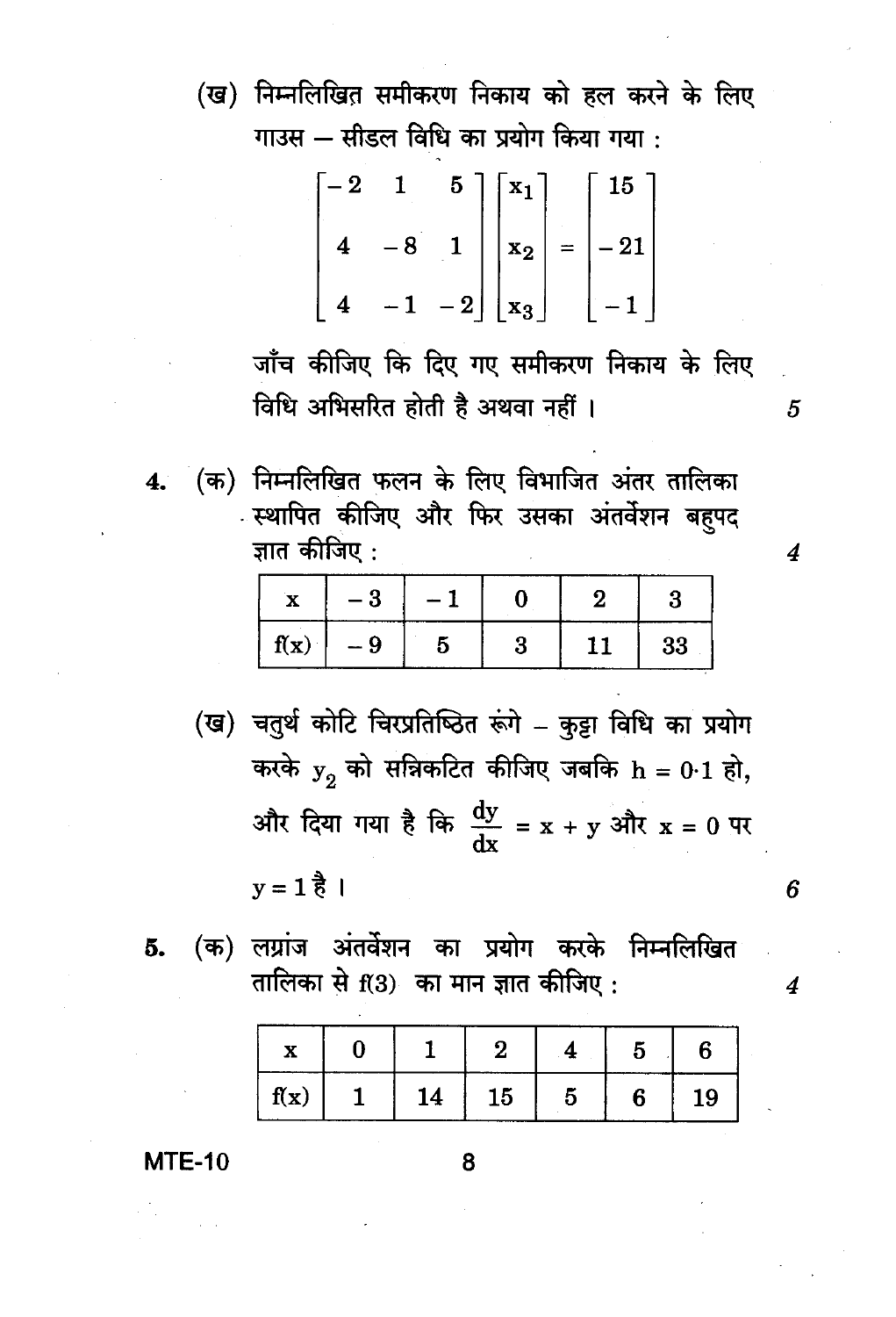- (ग) समीकरण  $x^3 + x^2 1 = 0$  के लिए  $x = g(x)$  के रूप में ऐसी नियत बिन्दु पुनरावृत्ति बनाइए जो अंतराल  $[0, 1]$  में अभिसरित होती हो।
- 2. (क) LU वियोजन विधि का प्रयोग करके आव्यूह

$$
\begin{bmatrix} 2 & -2 & 4 \ 2 & 3 & 2 \ -1 & 1 & -1 \end{bmatrix}
$$

का व्युत्क्रम ज्ञात कीजिए ।

(ख) निम्नलिखित मानों की तालिका दी गयी है:

|  | 0.2 | 0.3 | $0-4$                                               | 0.5 | በ ብ |
|--|-----|-----|-----------------------------------------------------|-----|-----|
|  |     |     | $y(x)   1.8054   1.5769   1.2834   0.9483   0.5981$ |     |     |

अन्तर सूत्र

$$
y''(x) = \frac{1}{h^2} [y (x - h) - 2y (x) + y (x + h)]
$$

का प्रयोग करके h के सभी संभव मानों के लिए  $y''(0.4)$  का सन्निकट मान प्राप्त कीजिए ।  $\overline{5}$ 

3. (क) दिया गया है 
$$
y_{20} = 512
$$
,  $y_{30} = 439$ ,  $y_{40} = 346$   
ओर  $y_{50} = 243$  हो, तो स्टालग सूत्र का प्रयोग करके $y_{35}$  ज्ञात कीजिए ।

 $\overline{7}$ 

**MTE-10** 

 $\overline{5}$ 

 $\overline{3}$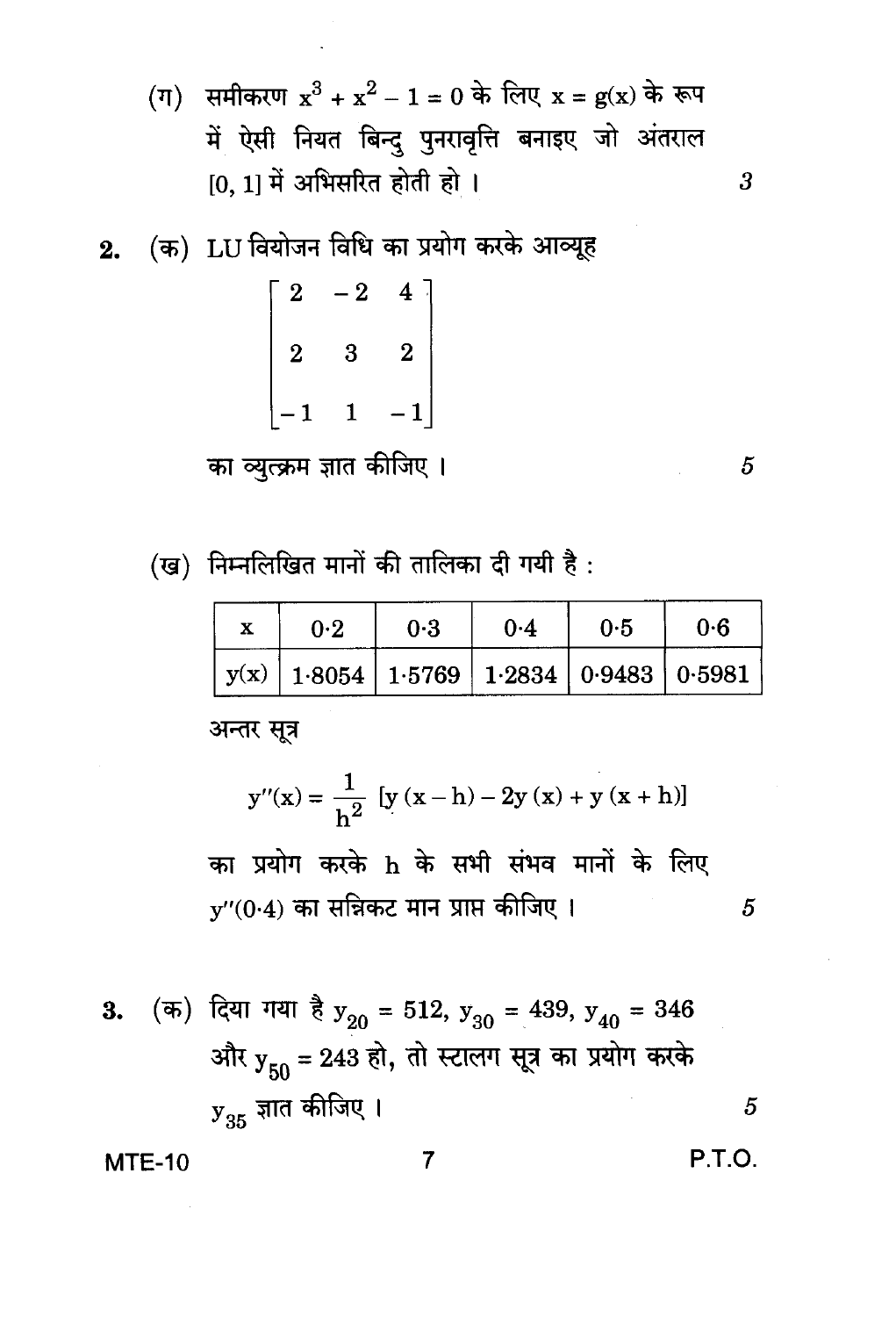(ख) विधि

 $f'(x_0) = \frac{1}{2h}$  {- 3 f(x<sub>0</sub>) + 4 f(x<sub>0</sub> + h) - f(x<sub>0</sub> + 2h)} के लिए निकष

Max | रुंडन-त्रुटि | = Max | निकटन-त्रुटि | को लागू करके h का इष्टतम मान ज्ञात कीजिए जबकि  $f(x) = \frac{1}{1+x}$ ,  $1 \le x \le 2$  और  $f(x)$  के आकलन में अधिकतम निकटन-त्रटि 0.005 है।

(क) संयुक्त समलंबी नियम का प्रयोग करके समाकल 6.  $0.5$  $\int f(x) dx$  का मान प्राप्त कीजिए जहाँ  $f(x)$  $0.1$ 

निम्नलिखित द्वारा प्राप्त है:

| 0.1                                                                     | 0.2 | 0.3 | 10.410.5 |  |
|-------------------------------------------------------------------------|-----|-----|----------|--|
| $\mid f(x) \mid 0.425 \mid 0.475 \mid 0.400 \mid 0.450 \mid 0.575 \mid$ |     |     |          |  |

सोपान लम्बाई के सभी संभव मानों के लिए समाकलन कीजिए । रॉम्बर्ग समाकलन द्वारा प्राप्त परिणामों में सुधार कीजिए ।

5

 $\boldsymbol{\beta}$ 

6

(ख)  $\sqrt{1+\mu^2\delta^2}$  को  $\delta^2$  और एक अचर के पदों में व्यक्त कीजिए ।

#### **MTE-10**

**P.T.O.**